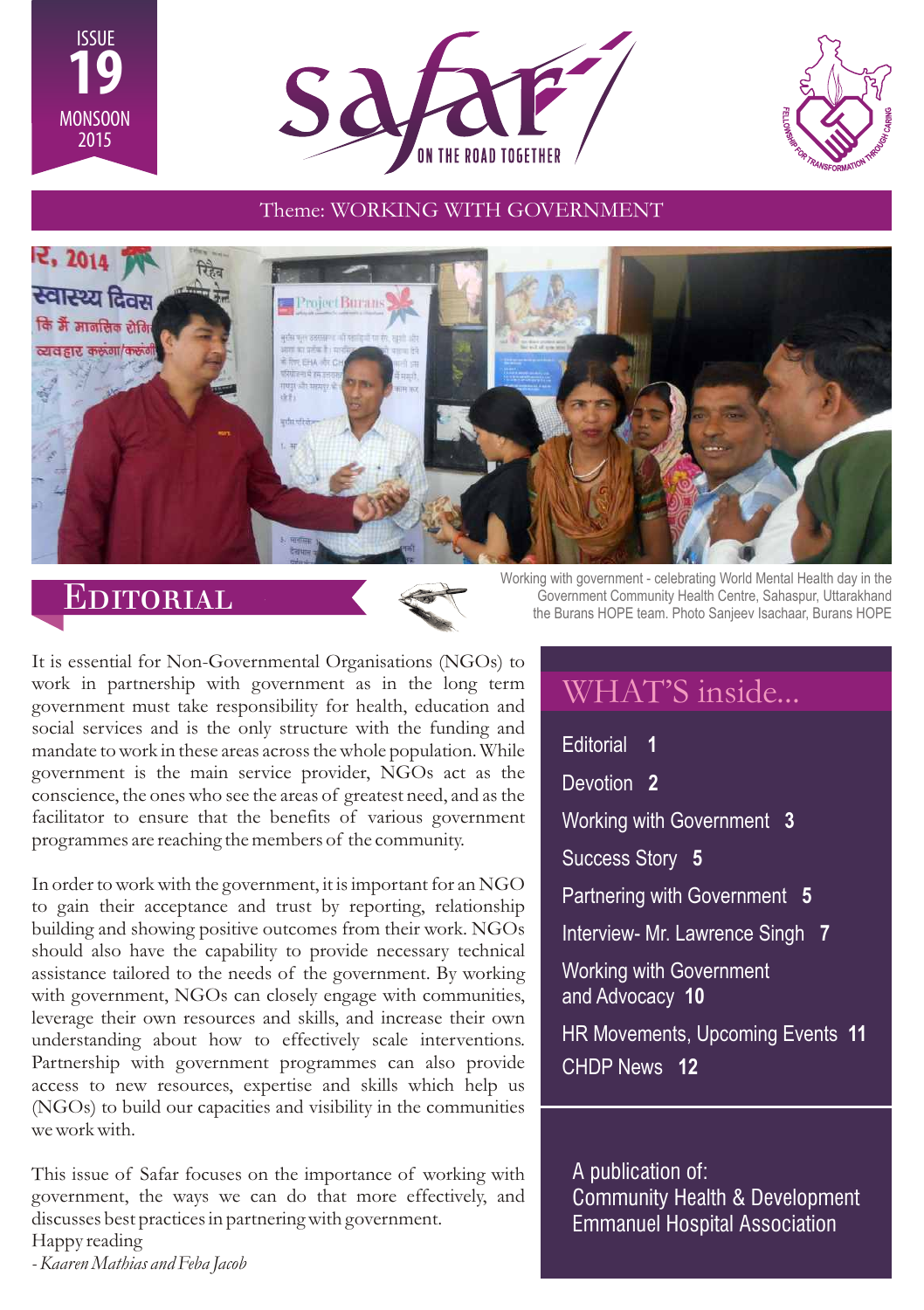# WORKING WITH THE GOVERNMENT

[ *Rev. Prakash George* ]

eading through the Scriptures we find<br>
Very little written on this topic. There were few separate social organisations in Biblical times and we do not read of Churches working with the governments of that time. In the current situation we do find NGOs seeking government aid/help to implement community programmes especially for the poor and the marginalised. There are also situations were the government seeks the help of NGOs to implement its programme. In these types of engagements what principles should guide Christian NGOs? I would like to list a few.

- 1. In working with the government Christian values and practices must not be compromised. They should be upheld. For example, if all our programmes begin with prayer, then such practices should not be curtailed because one is accepting financial help from the government. Another example would be if the sanctity of the Lord's day could be compromised.
- 2. There should be no compromise on Christian ethical practices. One could be asked to pay a bribe in order to get a government sanction of funds or to deliver a government programme. We should always be committed to do right at all cost. What is of utmost importance is to seek God's glory and not the programme and the benefits it could bring. As Paul says, "whatever you do, do it all to the glory of God" (1 Corinthians 10: 31).
- 3. Do not work with the government when it involves policies, practices and procedures which are contrary to Scripture.

As stated in the Scripture all governments are established by God. Working with the government gives Christians the opportunity to influence the government to do what is good and right. In such a situation we are called to be the salt and light of the world. So seek out such opportunities but at the same time maintain our Christian identity.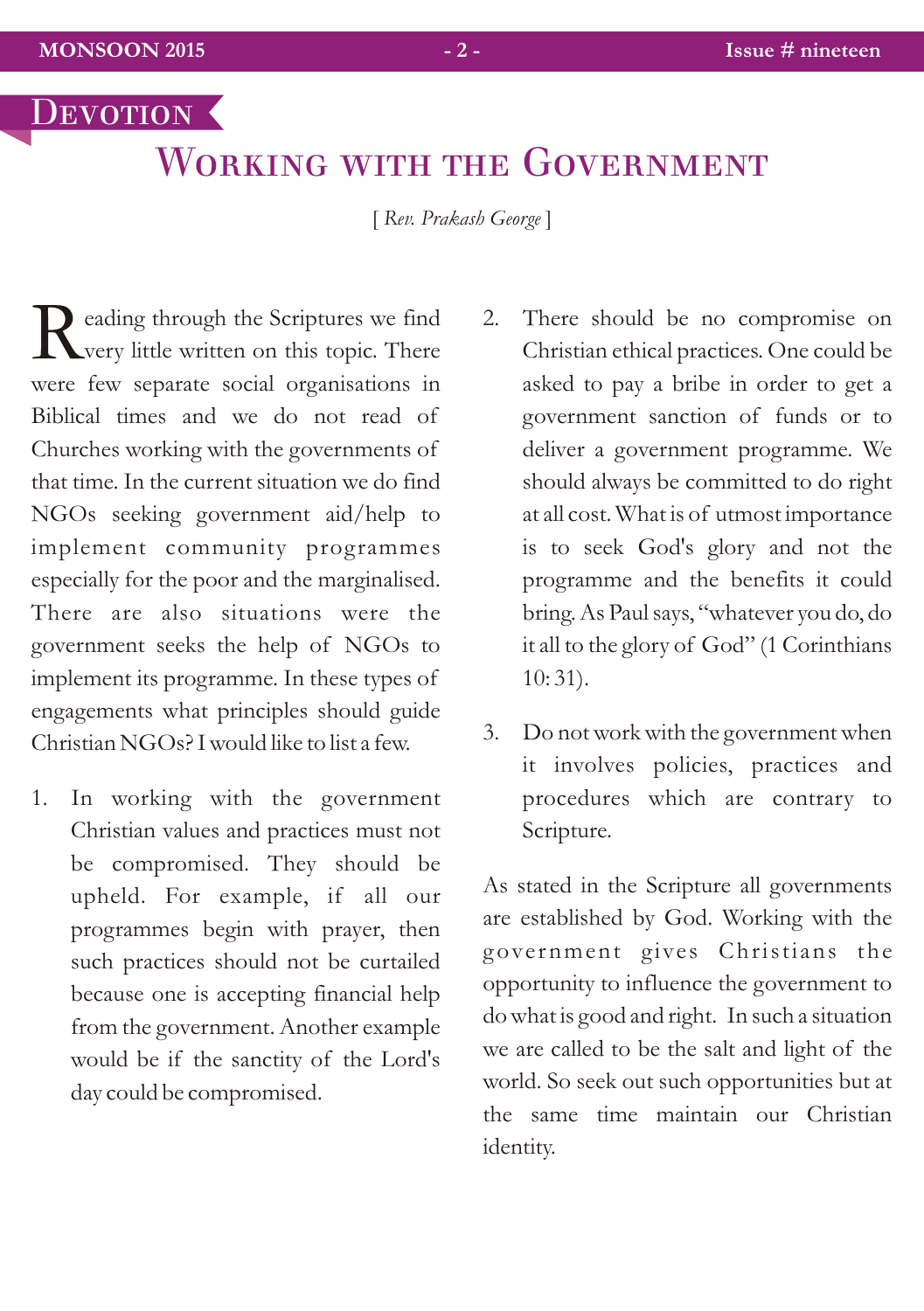# WORKING WITH GOVERNMENT

[ *Mr Somesh Pratap Singh, Deputy Director, Community Health and Development Programme* ]

There has been a dynamic interaction<br>between state and its people from the ages unknown. The design and structure of state has been ever evolving, and so has been the interaction between state and its people. In various parts of the world, different groups have played the role of conscience keeper for the state, but primarily it has been religious and academic institutions or both.

After the Second World War the socioeconomic and political situation changed more rapidly and entirely in a new direction. The whole world witnessed and faced the consequences of two world wars within a period of 30 years. In addition, with the growth in technology information and people started travelling more quickly from one part of the world to another and the exchange of ideas and philosophies occurred more frequently and at a much larger level. This led to the formation of the United Nations which made regular interaction between nations a reality. The ideas of freedom, democracy, human rights, accountability of government and so on were freed from the domain of select countries and started taking transnational shape. The world also started witnessing greater commitment from nations to support and propagate such ideas, even in countries that avoided such values and ideas. With the passing of United Nation resolutions and a majority of the countries becoming signatory to it, an accountability mechanism in nations started taking shape globally.

The role of civil society/NGOs was primarily seen as running charitable institutions for neglected sectors such as orphans, widows, beggars and so on, for whom society has no regular mechanism. In India during the Independence movement and after freedom, NGOs gained space in machinery that acted as conscience keeper, and in recent times NGOs became much more part of regular accountability framework.

In India working with government can mean i) running projects funded by government or complementing government services through projects funded by some other source; ii) improving accountability and quality of government function; iii) or making government accountable for upholding the rights of every citizen. Each way of working with government has its own pros and cons. Often the government system is comfortable with the agencies that run projects funded by government, but many times there are underlying undeclared negotiations involved. In my experience of running a government funded project, the thing that helped us to get through the project approval and implementation period was complete transparency, perseverance and consistency in follow up with the system. But all this takes lot of time and sometimes one wonders whether it is a worthwhile investment. Secondly, if an NGO invests its own resources to complement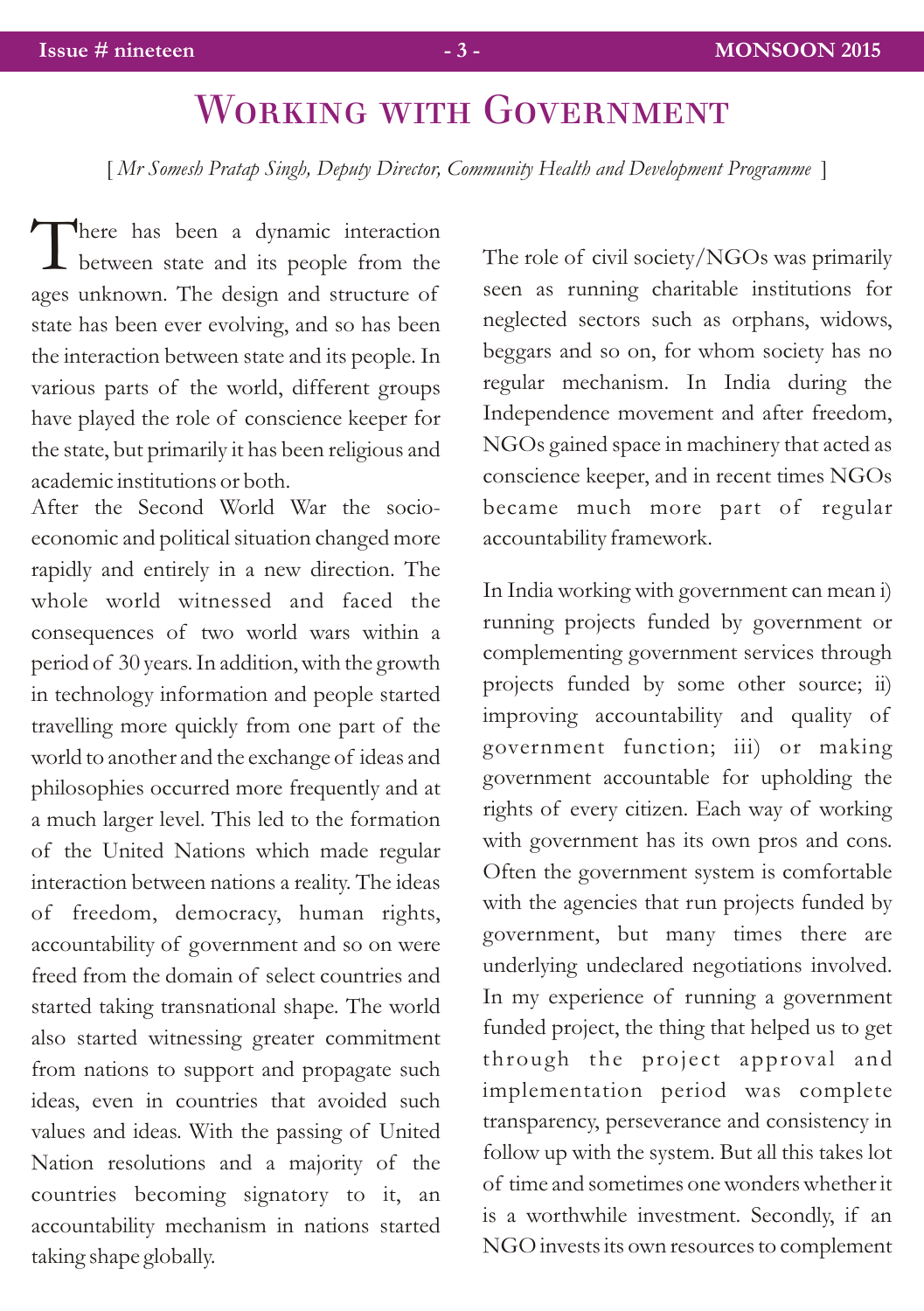## **MONSOON 2015 - 4 - Issue # nineteen**

government services there is always a very good functional relationship and the state is appreciative of this. Some of our projects run clinics and camps or support HIV related activities in places, where government is unable to deliver due to its defunct system. While these kinds of activities are well recognised by the government, there is also a risk of government being relieved of its responsibility. In general government appreciates investment

to build its capacity, but strong bureaucracy finds it difficult to be accountable to an outside agency. A classic example is investment on *Integrated Child Development Services (ICDS*) by NGOs; once capacity enhancement i n v e s t m e n t w a s completed in this scheme, a c c o u n t a b i l i t y

Saharanpur District hospital - visit by SHIFA team - relationship building. Photo- Dr. Kaaren Mathias

me chanisms became dysfunctional. Theoretically triangulation of information is valued but government systems in India find it difficult to accept divergent opinions. Civil society does not have a constitutional basis like legislative, bureaucracy and the judiciary, or social recognition like journalism, so often they have to depend on any one or all of these bodies to put forward their ideas, theories and submissions.

Civil society/NGOs find enough space and voice in societies with strong democratic values, where voices of citizens matter irrespective of the stage which the person uses to propagate voice. In societies where

individuals are dominated by a feudal mindset, the voices of established institutions are heard and any other voices are often considered to be voices of dissent. I want to make the point that India,after receiving independence has voluntarily embarked on journey of democracybut it hadremaineda feudal society for a very long period, a period long enough to shape the mindset of the population and drive feudal values deep into the collective

> unconscious. So it will take strong effort to annul of mitigate the impact of these deeply entrenched values and drill the very basic ideas of equality, freedom, justice in the minds of its citizen, which are a prerequisite for having healthy dialogues and for creating a framework where

different groups can express their opinions. For this reason we need to make every effort to promote democratic values in the life of citizens and not rest until every voice in the country begins to be heard and matter. India has embarked on a journey with commitment to fundamental values enshrined in its constitution, and if civil society wants to work with government in a healthy dynamic relationship they should invest most in strengthening democratic values among citizens of India, who become part of the government in one way or another. This will make 'working with government'a reality in the truest sense.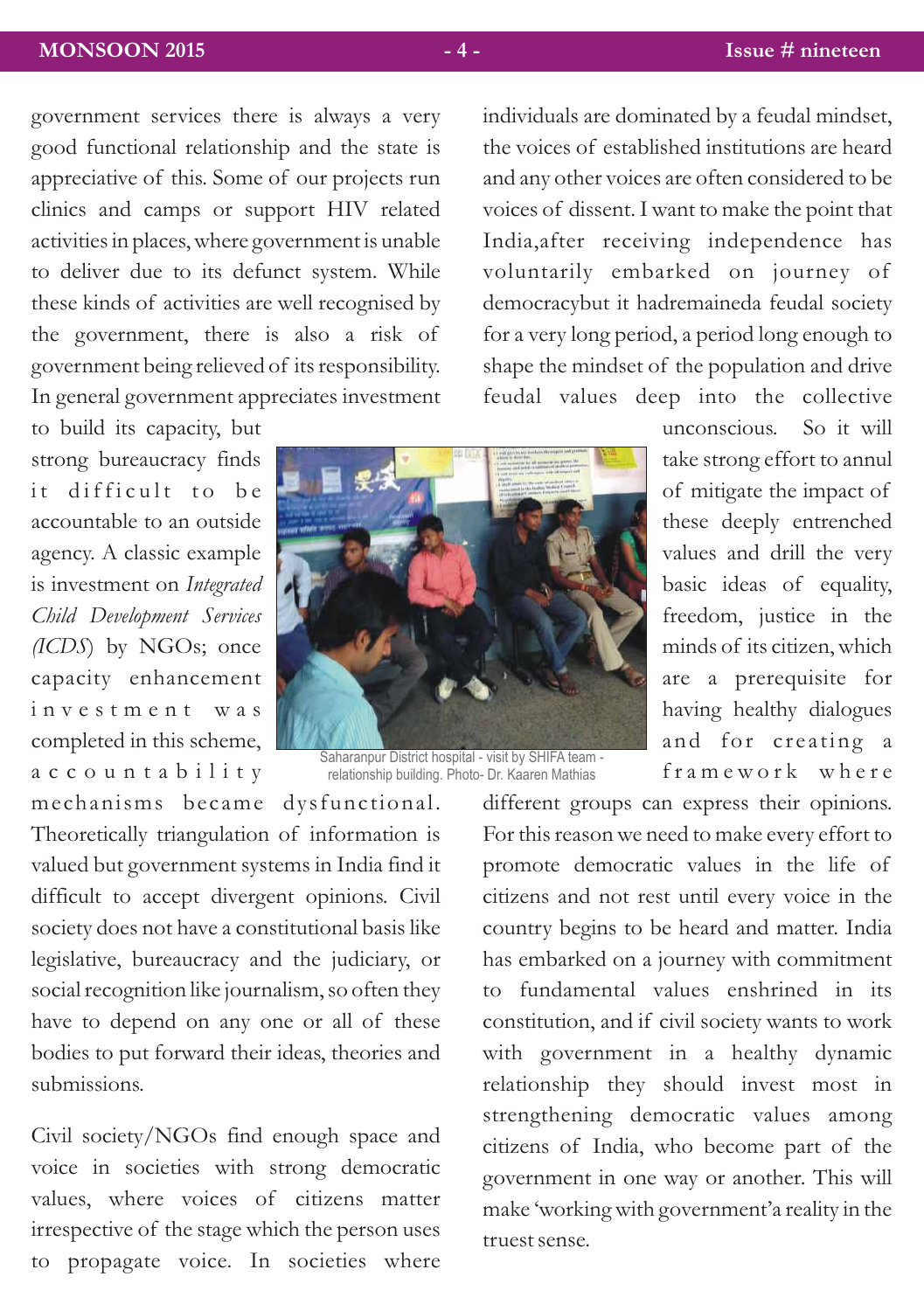## from CHDP, Fatehpur *[Dr Sunita Varghese, Project Director]*

Fatehpur had been working in the urban slums before the arrival of the National Urban Health Mission. Our needs assessment done in 2009 showed very poor immunisation rates, particularly in the poor areas. We approached the then District Immunisation Officer with a plan to utilise nurses of the mission hospital with the purpose of immunisation coverage. He did not agree so we dropped the idea. Later when a WHO survey in the region revealed poor urban coverage, he approached us for help. By then, we had established good community rapport. He invited usto sit in on themicro planning forimmunisation and contribute to where coverage was lacking. We gave our inputs. We saw that when it came to implementation, the government nurses did not have conveyances and it would be impossible to cover the breadth of their regions on the said day for immunisation. So we began to help them in three ways - firstly, we spread the information among the community that immunisation was critical for their children. These communities resisted immunisation and had several false beliefs about it. Secondly, we ensured that the community was rounded up in time for the nurse's visit. And thirdly, we helped the nurse travel from one slum to the other by our two wheelers! We did all this for about a year and a half. By then coverage in the region had climbed from 15% to over 50%. The government was very grateful for our help and still is, though we have since stopped the two wheeler trips!Thiswas a good example for us abouthowwe can turn the situation into a win-win scene and work with the government for the people.

# SUCCESS STORY PARTNERING WITH **GOVERNMENT**

## *[Prabhudutt Nayak, Project Manager, Prerana]*

*The government is the biggest development agency in the country and we as Non- Governmental Organisations should realise this.* We cannot achieve our vision for a better society on our own. Community needs are too numerous and society's problems are too complex. We need to work with the government (elected and appointed officials) and other stakeholders to accomplish our goals or objectives.

In our Indian culture or mindset, when we have some work in a specific department, the first thing that comes to our minds is *Do I know anyone in that specific department?* If not we try to find out from our near and dear friends, so that our work can be done smoothly. Hence, this kind of mindset or working style values the quality of relationships between the person and government officials more than the process itself.

# **So how is it possible to have a healthy relationship with government?**

A healthy relationship with government is only possible when both parties share common objectives. Clarification of roles and greater communication between both parties helps to foster a more effective relationship in an environment where, at present, neither can work properly without the other. For example, if the government's commitment to poverty reduction is weak, we will find dialogue and collaboration frustrating or even counterproductive.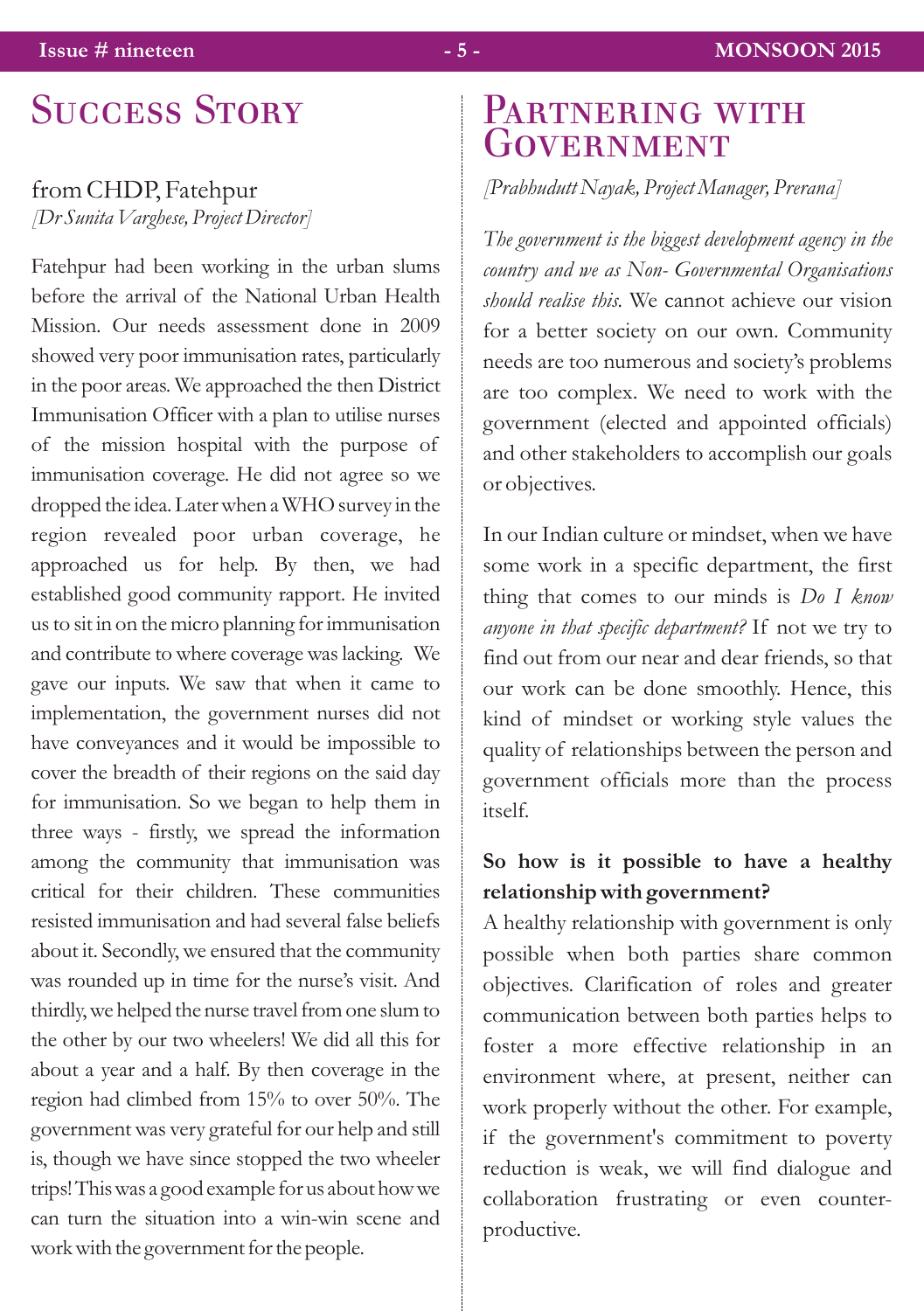Building a cooperative relationship with a government ministry or department takes effort and time. We need to find allies - people in the ministry who have influence and share our values, vision and goals. Then we work to build trust with them. Strong relationships are based on shared goals, trust or mutual benefit. When we build strong relationships with people in government and make them our allies, we can accomplish a lot together. Partnerships take different forms, ranging from informal and casual to formal and structured. We can build relationships by sharing information, ideas and experiences. We can also have highly organised and collaborative relationships where we design projects, raise money and run the projects together. When both parties see that their solutions are not competing alternatives but are complementary contributions, the possibility for a genuine collaboration is opened.

Practically we could adopt some of the simple ways mentioned below to improve a healthy and complementary relationship with government officials:

- $\star$  Identify exactly what each other's respective roles are and should be
- \* Submit periodic reports to the line department heads
- \* Pro-actively participate in the different levels of their relevant meetings
- \* Involve the government in our research efforts
- \* Provide the government with information about our programmes and plans
- \* Travel with relevant government field staff to inaccessible villages
- $\star$  Invite them to our various events, training sessions and project inaugurations

## **So, what are the barriers to a healthy relationship with government?**

We often fall in the opposition camp and the government or ruling party may see us as the sole legitimate voice of the people, causing them to keep distance from us. On the other side we sometimes prefer isolation from government, leading to an unwillingness to dialogue with government, and poor coordination with one another. Some of us prefer to keep well separated from the government orbit to avoid drawing attention and therefore outside control, to their activities. The most frequent complaint against the government by concerned communities is rampant corruption, which has become endemic and is severely undermining statebuilding efforts.

## **Conclusion**

Government needs us to accomplish their missions and they need us because as NGOs we often have very deep relationships in the communities we work with. We also have the ability to operate with high levels of flexibility and creativity, with participatory approaches to development, filling gaps where Government staff has difficulty reaching poor or vulnerable people. In a way we complement each other in bringing about positive change in the community. This is only possible by pursuing healthy relationships with the government officials.

### **Reference:**

*http://www.gdrc.org/ngo/state-ngo.html*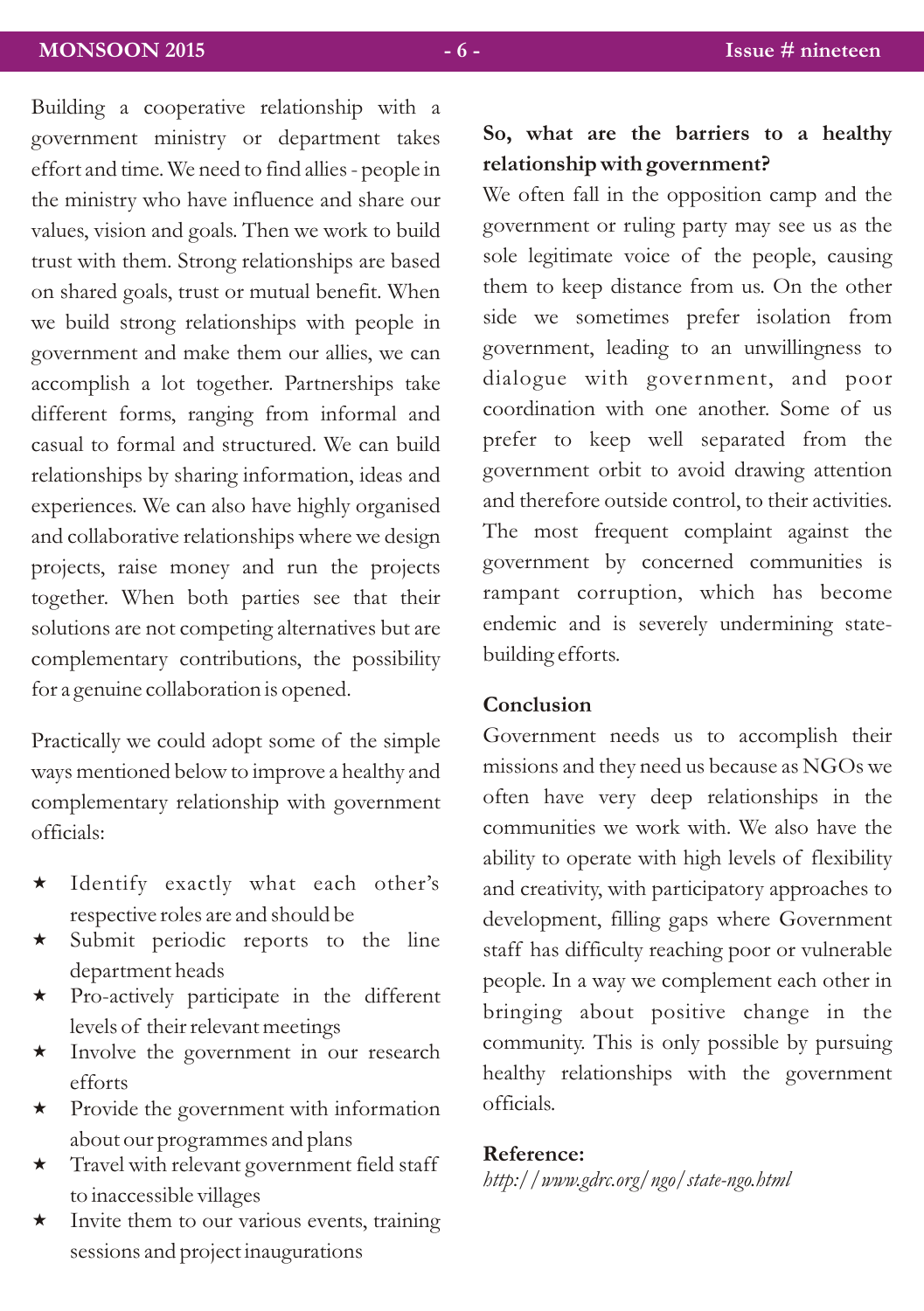### **:: INTERVIEW ::**

AN INTERVIEW WITH Mr. Lawrence Singh Projec<u>t</u> Coordinator, Agnes Kunze Society- HOPE, Dehradun [ *By Feba Prakash, Co-editor, Safar* ]

**Safar-** *Could you please share about your organisation - HOPE and its major initiatives?*

**Mr. Lawrence Singh-** The Agnes Kunze Society 'HOPE Project' started its work more than a decade back with street or "slum" children by providing education and vocational training. Now this project assists children and the poor in a holistic manner in the areas of Health, Education, Empowerment and Advocacy.

We help people by enhancing their capacity and dignity so that they can help themselves and the others around them; in order to bring a sustainable change in people's life. In keeping with Sr. Agnes Kunze's vision we never distribute funds directly but utilise them for holistic development of people.

*Our Mission* is to assist children and community in need - regardless of background, caste, race, religion, sex, in accordance with Sr. Agnes Kunze's vision that the mark of the human being should be love for one another.

We create an enabling atmosphere and offer direct and professional aid to children and the community across all the development domains notably Education, Health, Social Development and Nutrition and Hygiene in the form of awareness, childcare, upbringing, education, job-oriented skill building and facility provision across social and development sectors.

**Safar-** *What key strategies adopted by your organisation can be considered as successful for achieving the organisational goals?*

**Mr. Lawrence Singh-** We operate with a TEAM Based Management structure which differs from the traditional hierarchal structures and that helps in the attainment of organisational goals. Our managers operate more as facilitators and team leaders are autonomous in making routine decisions. The whole team is responsible for setting objectives and evaluating performance. Thus we tend to focus on tasks, accomplishment of shared objectives and use temporary teams or task forces to deal with particular issues or cross-cutting initiatives. In short our strategy is to be participatory and interactive.

# **Safar-** *How important is it to work in partnership with government for ensuring sustainable outcomes of various initiatives?*

**Mr. Lawrence Singh-** The partnerships with the government are crucial as they help in the sharing of vision, resources, expertise, and systems to create a greater and meaningful impact on a certain sector and the community as a whole. Moreover,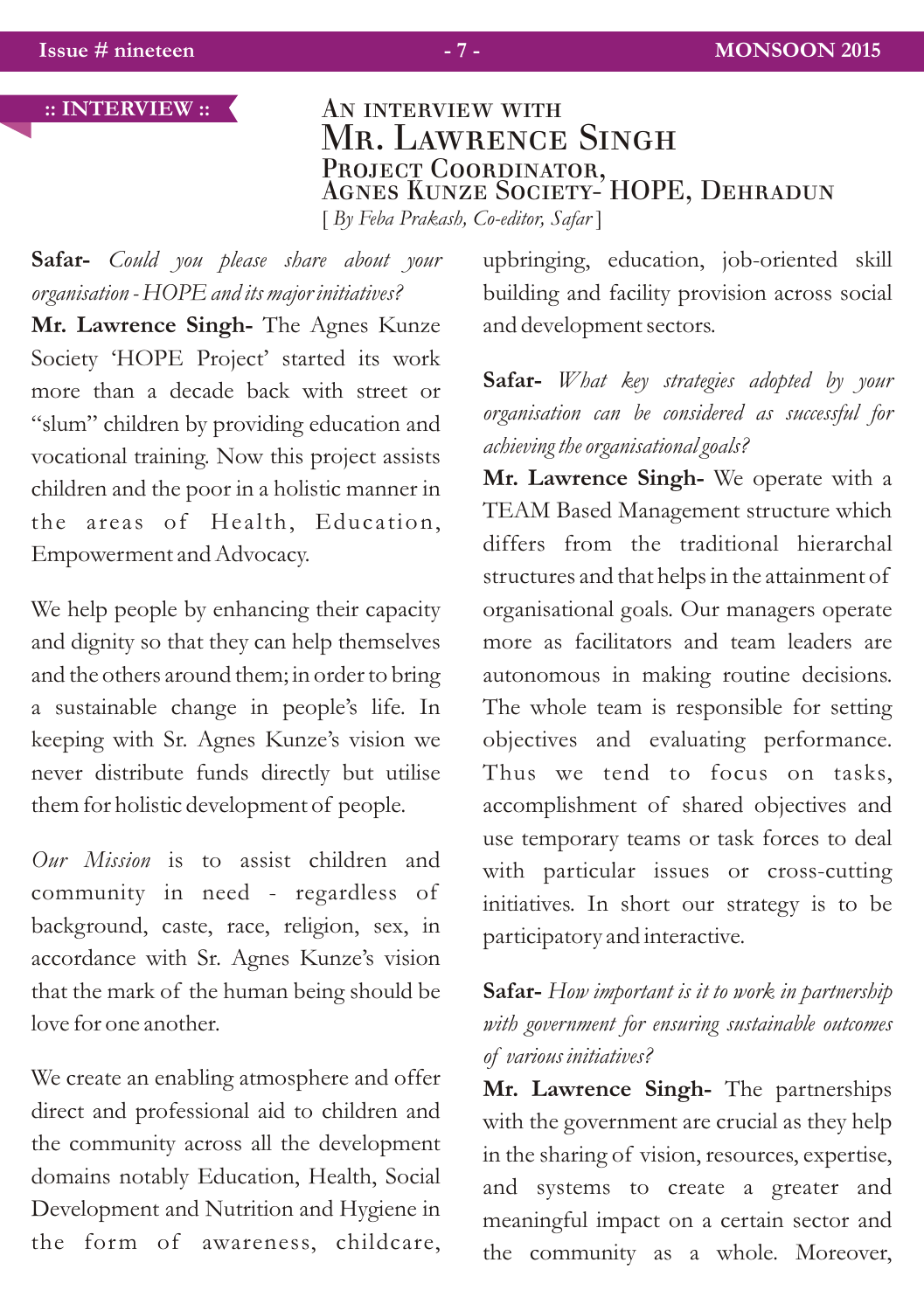government involvement from the very beginning can help ensure the success of the projects. With excellent results, the government may continue to support interventions over the longer term and replicate them as good practices in other areas where there is similar need. The government may also upscale the project if success is demonstrated.

**Safar-** *Any initiatives or programmes carried out in cooperation with government? What strategies did you adopt to ensure full cooperation from the government officials?*

**Mr. Lawrence Singh-** A number of initiatives have been carried out by AKS-HOPE in collaboration with the relevant government departments. Some of these are:

- \* HOPE Academy and Higher Education Projects ( with Department of Education)
- \* Tuberculosis control DOTS Project (with RNTCP)
- \* HIV AIDS Community Care Centre (with NACO and Uttarakhand SACS)
- \* HIV AIDS Integrated Counselling and Testing Centre (with NACO and Uttarakhand SACS)
- « HIV AIDS CSC (with NACO, HIV AIDS Alliance and Uttarakhand SACS)
- \* HIV AIDS and TB Awareness Programme and Health Camps (with Department of Health)

We ensure that we have a consultative partnership with the government from inception of the initiative and there is information exchange. We also avoid duplication of activities and synchronise efforts to achieve complementary partnership.

**Safar-** *What are the key challenges you faced while working with government? How did you overcome these?*

**Mr. Lawrence Singh-** While we feel that we must consult with the government for any project sometimes the objectives and priorities differ. The response time from the government is often lengthy and communication is an issue. The relationship can be very inefficient and time consuming.

We overcame these by perseverance, prayer and not expressing too much resentment.

**Safar-** *What are the key principles to keep in mind while working with the government to ensure maximum cooperation and outcomes?* 

**Mr. Lawrence Singh-** The key principles to keep in mind while working with the government are:

- $\star$  Have a consultative process and establish relations for information exchange, know each other by sharing experiences, ideas, and opinions.
- \* Coordination of efforts to avoid duplication of activities and for greater efficiency and effectiveness in field operations.
- \* Be guided by a common programme framework and support each other.
- \* Long term collaboration plans of action must be institutionalised so as to facilitate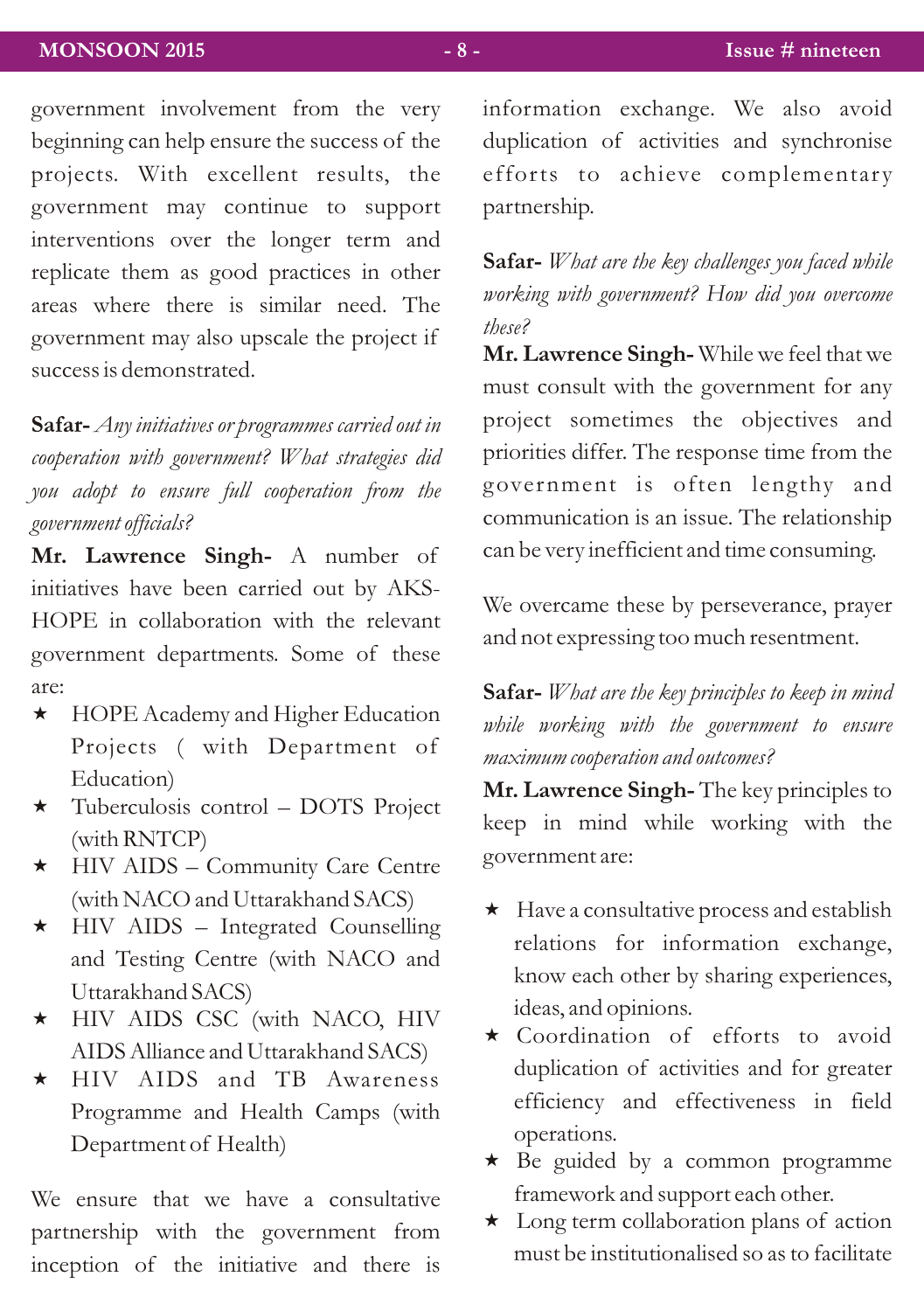delivery of services to their target communities and be sustainable.

**Safar-** *In which ways can NGOs working for community / urban development work with government and assist them in their programmes?*

**Mr. Lawrence Singh-** NGOs working for these programmes can help the government deliver and can ensure that their programme

is efficient, effective and well designed and monitored. We can help ensure that social justice, equity and people's empowerment is at the heart of every programme and can suggest the government consider the models of sustainable and self-reliant development.

*Thank you so much Mr Lawrence for your time and input.*



Meeting with Chief Medical Officer - Selaqui State Mental Hospital relationship building. Photo- Dr. Kaaren Mathias



Director General of Health, Uttarakhand, and State Nodal officer, and a community representative attend the opening of a new EHA partnership mental health project. Photo- Kaaren Mathias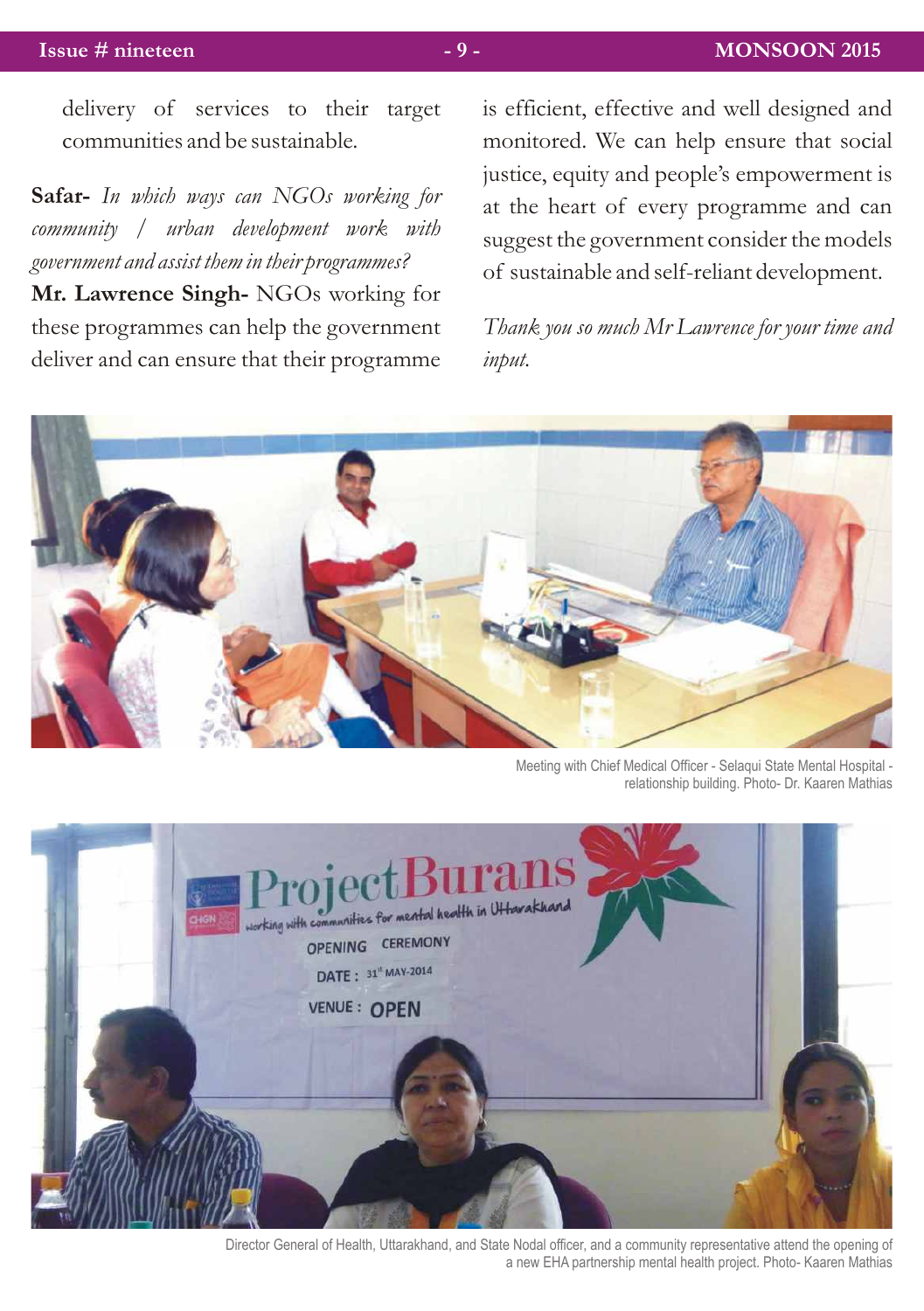[ *Punita Kumar, Programme Manager, Advocacy* ]

The definition of a democratic government could be 'a government made by the people or their elected representatives.' But the government needs a body to perform the functions of the system. This is achieved through various departments and is called 'bureaucracy'. It is a part of government made up of officials and administrators who work for the government, but these people are not elected but appointed. Hence running the government is different from running the bureaucracy which actually runs the government.

Working with the government is a huge topic which requires training and workshops to be fully understood. "Working with the government" is an advocacy approach which was very well taught by Mark Delaney (former Advocacy Program Manager – EHA) through advocacy training.

I believe that we should work with the government or bureaucrats at all times in all situations, and try to mainstream the government in our programmes and activities, not only when we are lacking funds. This approach has recently become popular because of the lack of funds, but in fact this is a way in which we can make the big governing structure more operational, functional and accountable. It is only when we work with them that we can identify the gains and gaps of government policy and welfare programs and suggest amendments. Let us not consider them our enemies, although we may experience delays, laziness or possible corruption. Let us work with them not only to bring the change around us but in us, through us to others.

| औषधि का नाम<br>क.सं.                                                                                                                                                                                                                                                                                                                                                                                                                                                                                                                                                                                                           | मात्रा |  |
|--------------------------------------------------------------------------------------------------------------------------------------------------------------------------------------------------------------------------------------------------------------------------------------------------------------------------------------------------------------------------------------------------------------------------------------------------------------------------------------------------------------------------------------------------------------------------------------------------------------------------------|--------|--|
| 10 mgm<br>TAB. OLANZAPINE<br>$\mathbf{L}$<br>4 <sub>mgm</sub><br>TAB. RESPERIDONE<br>2.<br>$(n_{\text{mgm}})$<br>TAB. CLONAZEPAM<br>3.<br>TAB. LORAZEPAM<br>$(1)$ mgm $/$<br>$\overline{4}$<br>TAB. SOD. VALPROATE (200 mgm)<br>5.<br>TAB. LITHIUM CARBONATE (300 mgm)<br>6.<br>TAB. HEXIDYL (TRIPHENHEXIDYL (2mgm)<br>7<br>TAB. CARBAMZAPINE (200 mgm)<br>8.<br>9.<br>TAB. NITRAZEPAM<br>$(10$ mgm<br>10.<br>TAB. ALPRAZOLAM (0.5mgm)<br>$\mathbf{11}$<br>TAB. TRIFLUPERAZINE (5 mgm)<br>12.<br>TAB. CHLOR PPOMAZINE (100 mgm)<br>13.<br>INJ. HALORERIDOL CHPL) 5mg<br>4.<br>INJ. PROMETHAZINE(50ms.)<br>INJ. LORAZEPAM (4mg) |        |  |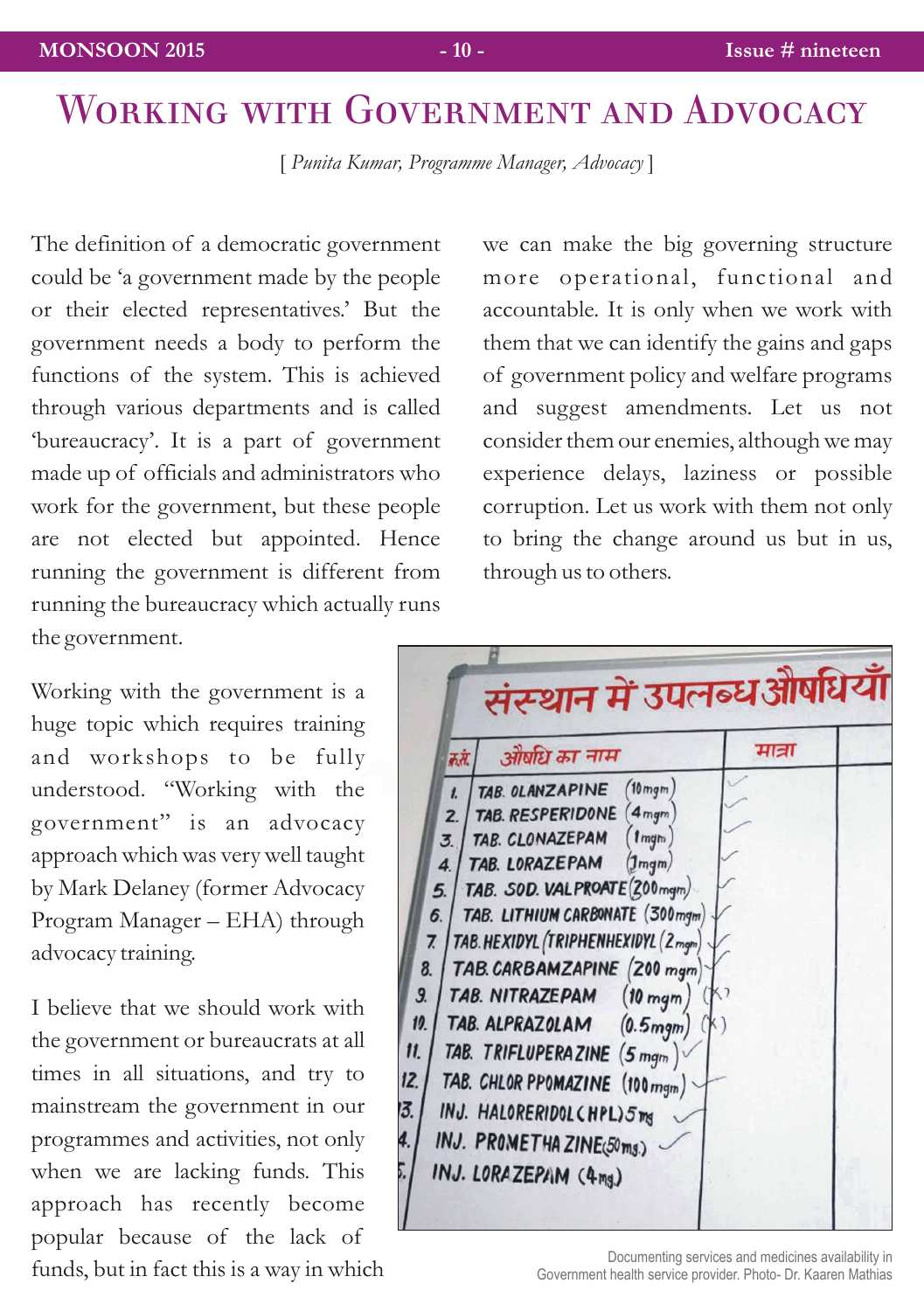hr MOVEMENTS [ *by: Ms. Hemlatha* ]

|                       | $ v\rangle$ . 1815. 1 10 <i>muunu</i> |
|-----------------------|---------------------------------------|
| Designation           | Project                               |
|                       |                                       |
| Community Coordinator | Urban Project Agra                    |
| Project Assistant     | <b>Burans Project</b>                 |
| Accountant            | Duncan SVJ Project                    |
| Community Coordinator | Duncan Ashish Project                 |
| Community Coordinator | Duncan Nayi Roshni Project            |
| Community Coordinator | Duncan Ashish Project                 |
| Community Coordinator | Duncan Ashish Project                 |
| Community Coordinator | Duncan Ashish Project                 |
| Community Coordinator | Duncan Ashish Project                 |
| Community Coordinator | Duncan Ashish Project                 |
| Community Coordinator | CHDP - Fatehpur                       |
| Orthotic Technician   | Herbertpur - Anugraha Project         |
| Community Coordinator | Madhipura - Alamnagar Project         |
| Community Coordinator | Madhipura - Alamnagar Project         |
| Project Coordinator   | Chhatarpur - PACS Project             |
| Community Coordinator | Sahyog Project                        |
| Community Coordinator | Sahyog Project                        |
| Community Coordinator | Sahyog Project                        |
| Project Officer       | Sahyog Project                        |
| Driver                | Spandana CHD Project                  |
| Project Officer       | CHD Tezpur                            |
| Project Officer       | CHD Tezpur                            |
|                       | ШЦ ТУГО У ЕЛУНЕН У ТО                 |



**CHDP half yearly reporting meeting Dates:** 27-29 October 2015 | **Place:** Navintha, New Delhi **Theme**: Community Transformation